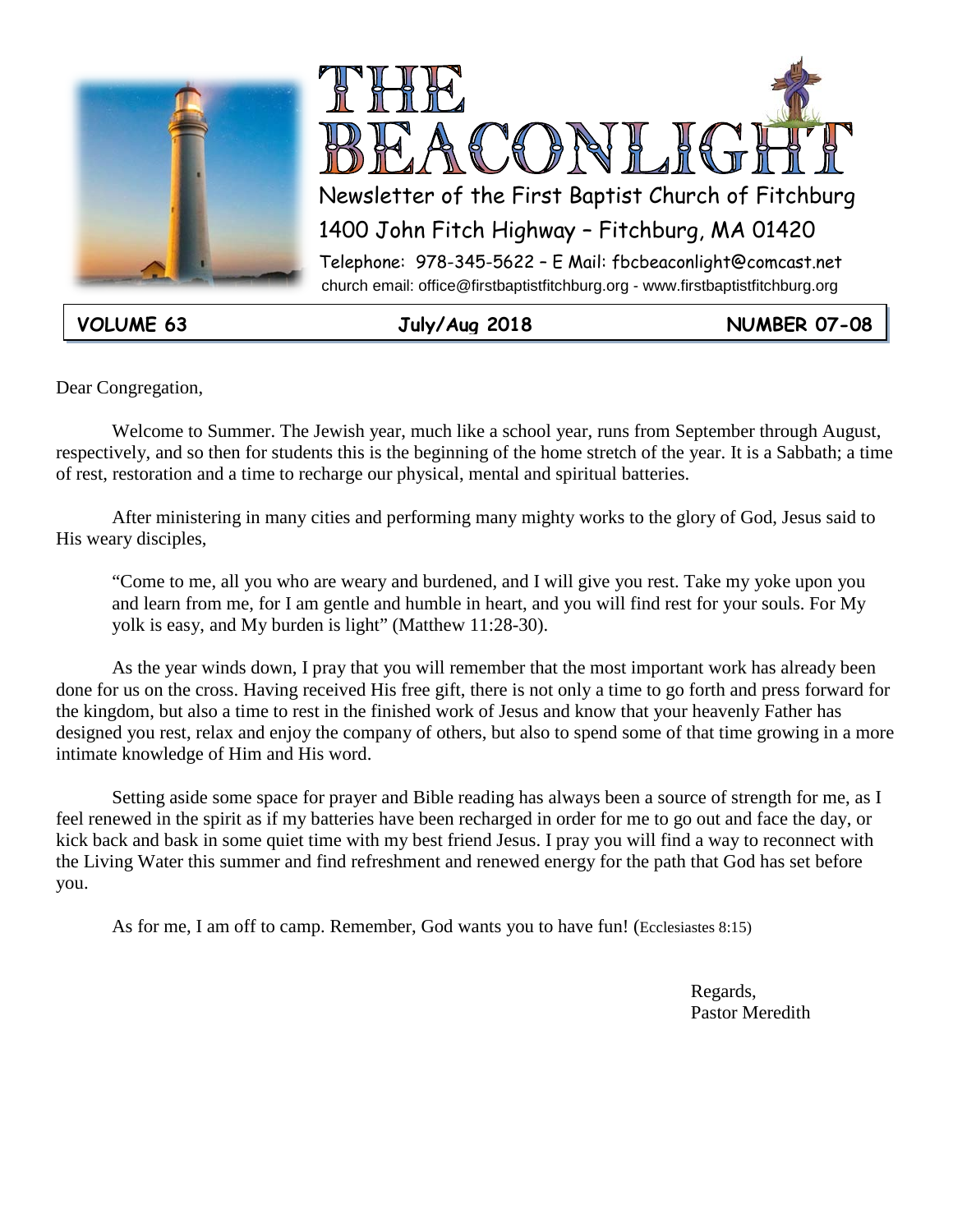# RECIPES FOR THE SOUL

### A recept for Worship

Linger In and Ponder the Melody of Fic Word

### Ingredients:

#### Odmoissa S:16

Let the message of Christ dwell among you richly as you teach and admonish one another with all wisdom through poalms, hymns, and songs from the Spirit, singing to God with gratitude in your heart.

#### Directions:

- $\ddot{l}$ Lidger in the presence of God's ownd during corporate times of sidging God's word.
- 2. Poster The evale as you sing them and hear the instruction The is speaking to you.
- 3. Att the provinces of the Gross fill your heart outh gratitude to God and pour out in sony.

### A recipe for: Spiritual Growth Making Room for More of God

### *Ingredients:*

#### 1 Peter 2:1-3 (focus on 1)

Therefore, rid gourselves of all moltes and all decett, bypoerteg, song, and clander of crong kind. Like meelone bables, ovane pare spiritual milk, so that by it you may grow up in your salvation, men that you have tasted that the Lord is good.

www.feedingahungaysoul.com

#### Directions:

- 1. Ask God to reveal to you anything that you need to be 'rid' of.
- 2. Seek healing and ask God to give you such disdain for things that are not of Him that you are like a baby who craves only his mother's milk and refuses to eat anything else; turning his head and elenching his mouth closed.
- 3. Thank God for the gift of His pure spiritual milk and let Him fill up the spaces opened up when we rid ourselves of all matice and all deceit. hypocrisy, ensy, and stander of every kind.

www.feedingalungrysoul.com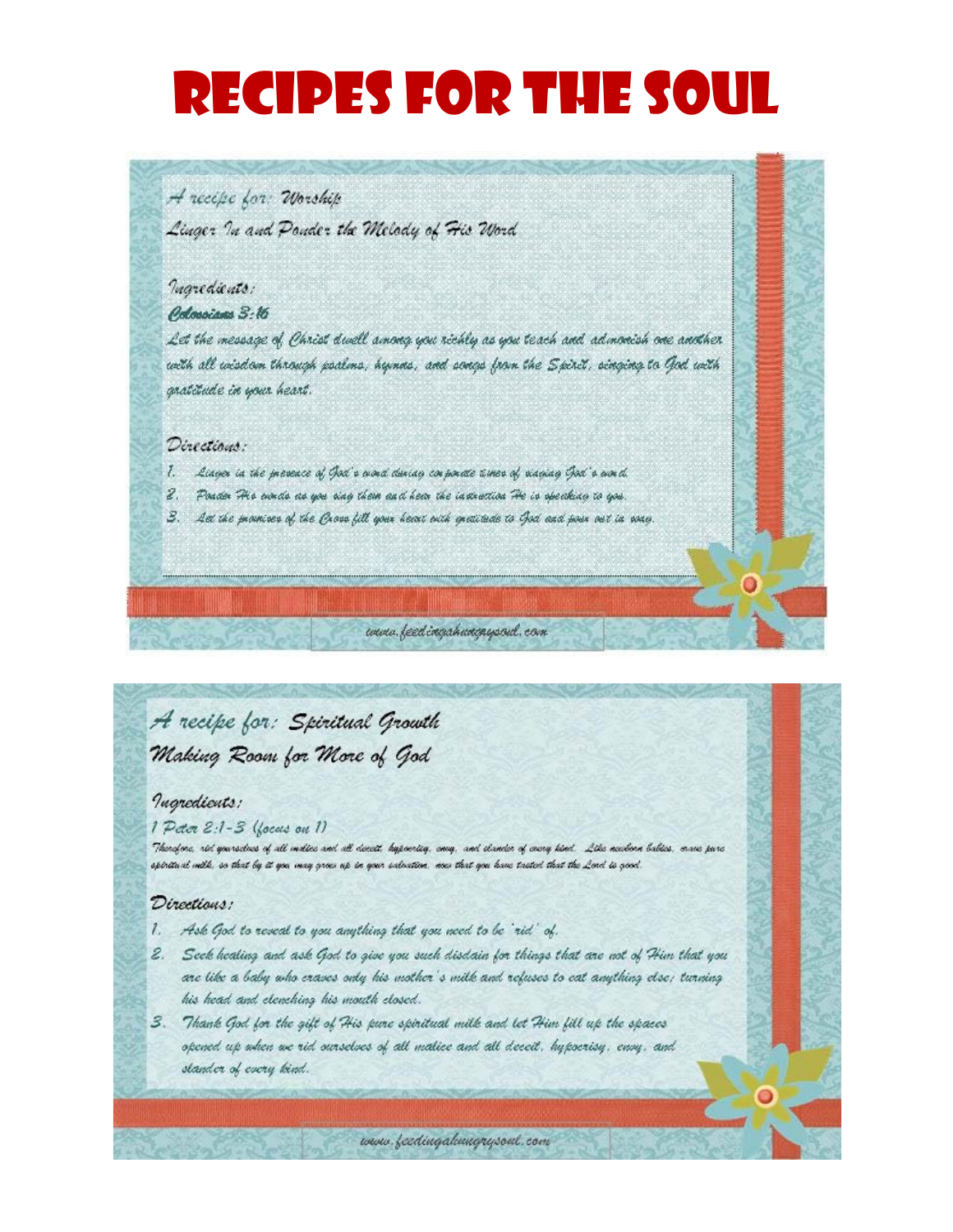### **Resume of Jesus Christ**

Author Unknown

Address: Ephesians 1:20 Phone: Romans 10:13 Website: The Bible Keywords: Jesus Christ, Lord & Savior

My name is Jesus - The Christ. Many call me Lord! I've sent you my resume because I'm seeking the top management position in your heart. Please consider my accomplishments as set forth in my resume.

Qualifications:

- I founded the earth and established the heavens (see Proverbs 3:19).
- I formed man from the dust of the ground (see Genesis 2:7).
- I breathed into man the breath of life (see Genesis 2:7).
- I redeemed man from the curse of the law (see Galatians 3:13).

• The blessings of the Abrahamic Covenant comes upon your life through me (see Galatians  $3:14$ ).

Occupational Background:

- I've only had one employer (see Luke 2:49).
- I've never been tardy, absent, disobedient, slothful or disrespectful.
- My employer has nothing but rave reviews for me (see Matthew 3:15-17).

Skills & Work Experiences:

• Some of my skills and work experiences include: empowering the poor to be poor no more, healing the brokenhearted, setting the captives free, healing the sick, restoring sight to the blind and setting at liberty them that are bruised (see Luke 4:18).

• I am a Wonderful Counselor (see Isaiah 9:6). People who Listen to me shall dwell safely and shall not fear evil (see Proverbs 1:33).

• Most importantly, I have the authority, ability & power to cleanse you of your sins (see I John 1:7-9)

Educational Background:

• I encompass the entire breadth & length of knowledge, wisdom and understanding (see Proverbs 2:6).

- In me are hid all of the treasures of wisdom and knowledge (see Colossians 2:3).
- My Word is so powerful; it has been described as being a lamp unto your feet and a lamp unto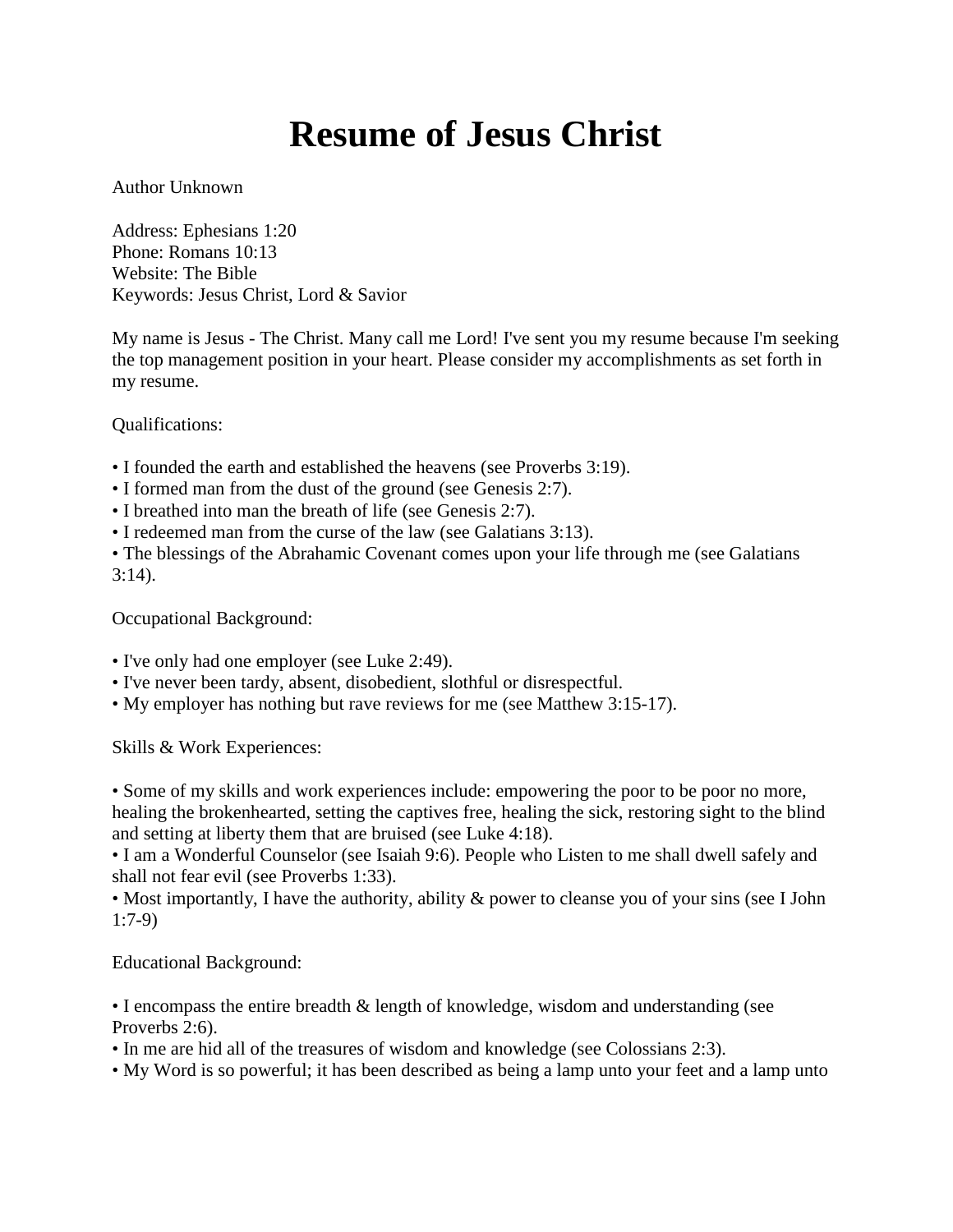your path (see Psalms 119:105).

• I can even tell you all of the secrets of your heart (see Psalms 44:21).

Major Accomplishments:

• I was an active participant in the greatest Summit Meeting of all times (see Genesis 1:26).

• I laid down my life so that you may live (see II Corinthians 5:15).

• I defeated the archenemy of God and mankind & made a show of them openly (see Colossians  $2:15$ ).

• I've miraculously fed the poor, healed the sick and raised the dead!

• There are many more major accomplishments, too many to mention here. You can read them on my website, which is located at: www dot - the BIBLE. You don't need an Internet connection or computer to access my website.

References:

• Believers and followers worldwide will testify to my divine healings, salvation, deliverance, miracles, restoration and supernatural guidance.

In Summation:

Now that you've read my resume, I'm confident that I'm the only candidate uniquely qualified to fill this vital position in your heart. In summation, I will properly direct your paths (see Proverbs 3:5-6), and lead you into everlasting life (see John 6:47). When can I start? Time is of the essence (see Hebrews 3:15).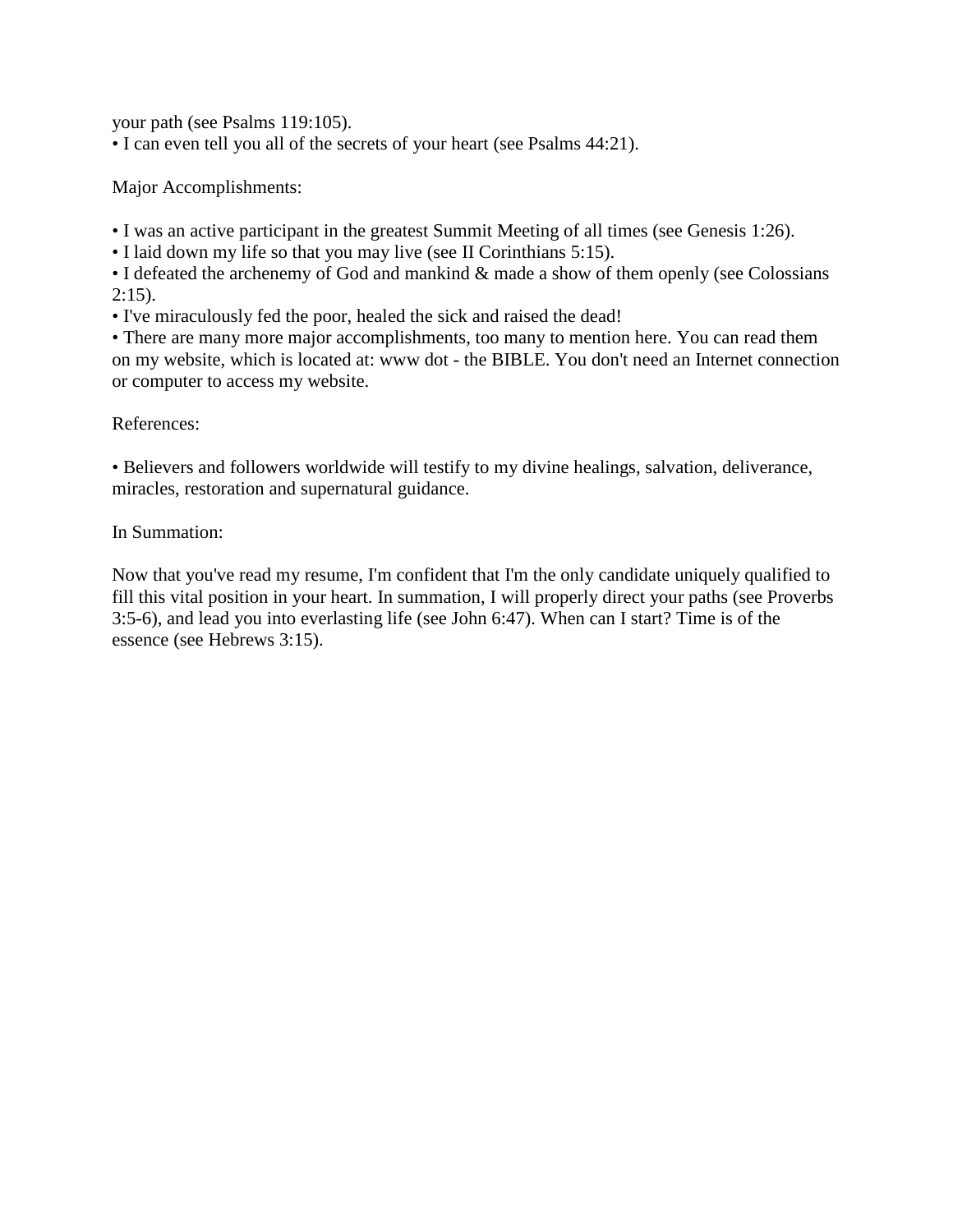

The City of Fitchburg, MA invites you to honor **Vietnam Veterans** 

July 12 - 15, 2018 **Crocker Field** 

**Broad Street, Fitchburg** Open 24 hours a day and free to the public

The Wall That Heals mobile exhibit features a three quarter scale replica of The Wall in Washington, D.C. The exterior sides of the trailer that carries The Wall That Heals open to become a mobile Education Center. Information cases display photos of service members whose names are found on The Wall, along with items left at The Wall in D.C. Since it was unveiled in 1196 it has visited more than 400 communities throughout the nation, spreading the Memorial's healing legacy to millions.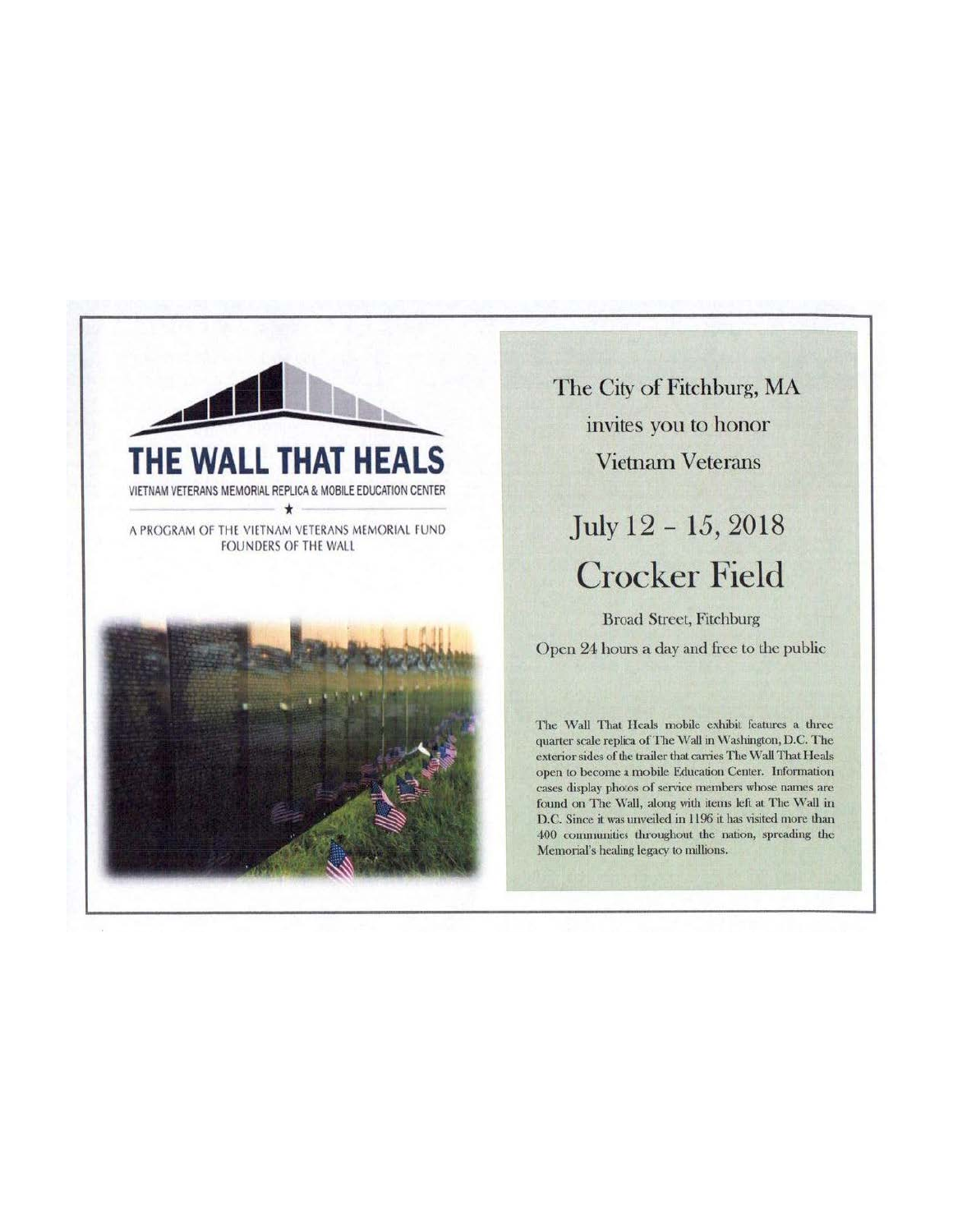# **Local News**

Our brother in Christ, Rev. John Bio Asante, pastor at the New Creation Baptist Church in Millbury Mass hosts a weekly radio program entitled "Baptist Hour". He discusses issues of prayer, single-mindedness and other topics in clear, loving and spirit-filled conversations.

He is live at the link below on Sunday nights at 8pm.

[https://www.facebook.com/URW2017/?hc](https://www.facebook.com/URW2017/?hc_ref=ARQT2d1K-Vys2NgocESsNYKYAyyQqgqUZETIBNqvW7X2pi0ykS-LWvSmUkxtEjDHUMg&hc_location=group) [\\_ref=ARQT2d1K-](https://www.facebook.com/URW2017/?hc_ref=ARQT2d1K-Vys2NgocESsNYKYAyyQqgqUZETIBNqvW7X2pi0ykS-LWvSmUkxtEjDHUMg&hc_location=group)[Vys2NgocESsNYKYAyyQqgqUZETIBN](https://www.facebook.com/URW2017/?hc_ref=ARQT2d1K-Vys2NgocESsNYKYAyyQqgqUZETIBNqvW7X2pi0ykS-LWvSmUkxtEjDHUMg&hc_location=group) [qvW7X2pi0ykS-](https://www.facebook.com/URW2017/?hc_ref=ARQT2d1K-Vys2NgocESsNYKYAyyQqgqUZETIBNqvW7X2pi0ykS-LWvSmUkxtEjDHUMg&hc_location=group)[LWvSmUkxtEjDHUMg&hc\\_location=gr](https://www.facebook.com/URW2017/?hc_ref=ARQT2d1K-Vys2NgocESsNYKYAyyQqgqUZETIBNqvW7X2pi0ykS-LWvSmUkxtEjDHUMg&hc_location=group) [oup](https://www.facebook.com/URW2017/?hc_ref=ARQT2d1K-Vys2NgocESsNYKYAyyQqgqUZETIBNqvW7X2pi0ykS-LWvSmUkxtEjDHUMg&hc_location=group)

### *Please consider signing up for...*

*Worship Leader Usher Door Greeter or Coffee Hour*

*We all enjoy these services!*

*Careful Planning Makes a Difference*

**ANTHONY V. FEROCI, JR. ATTORNEY AT LAW**

 114 Merriam Ave - Suite 204 Leominster, MA 01453 978-466-5011

Elder and Disability Law Medicaid Planning Estate Planning Asset Protection Probate Avoidance

 Please join me in prayer against the Genocide on the Anglophone minority in Cameroon under the regime of President Paul Biya, and the current Prime Minister, Philemon Yang.

An article published last year stated, "He has sent policemen and soldiers to shoot at protesters in the Southwest and Northwest and ordered the arrest of a Supreme Court judge…without any warrant or arrest...He is accountable to no one but himself" (TheSimonArwbaNews, Washington DC, Copyright 2018 Cameroon Concord).

Many may think in such times that there is nothing that they can do but pray, as if that is a last resort act of weakness. However, we know as Christians, that all are accountable before God, and that, " it is the Lord who removes rulers and establishes them. He gives wisdom to the wise and knowledge to the discerning" (Daniel 2:21). Prayer is our most effective first response weapon against the spiritual warfare behind these physical battles.

In times such as this I am reminded that in every great battle of man portrayed on television, as the enemy advances, the defending team drops to their knee and braces themselves, knowing that many of those who advance will destroy themselves on impact, without any effort on the defender's part. So it is with prayer. As we bring our needs before the Lord, trusting in His ability to show His Mercy and commit justice in our conflicts, we can be confident that as e are gathered, He hears and is working in ways that we cannot always see or imagine.

As some of our congregation struggle with the current atrocities in their homeland, I ask that we as a congregation pray for those who are caught in this conflict, that the Lord will hide and cover those who are being oppressed, soften the hearts of those who are oppressing His children and that God will put into power one whom He chooses in this next election.

> Regards, Pastor Meredith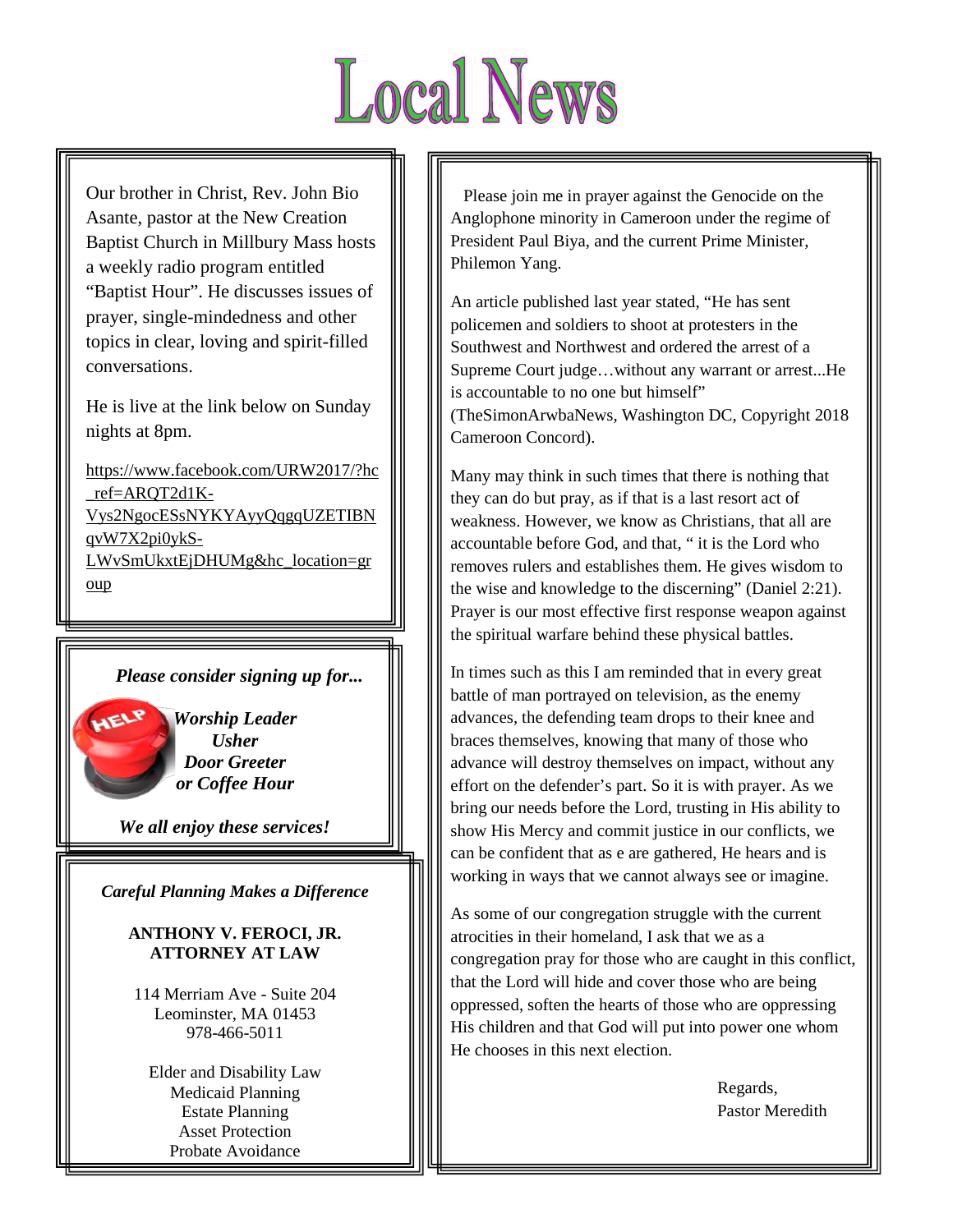### Recipe of the Month

### *Pasta Crab Salad*



### *Ingredients*

- 4-1/2 cups uncooked tricolor spiral pasta
- 1 package (16 ounces) imitation crabmeat, flaked
- 1/3 cup chopped celery
- 1/3 cup chopped green pepper
- 1/3 cup chopped onion
- 1/2 cup reduced-fat mayonnaise
- 1/2 cup reduced-fat ranch salad dressing
- 1 teaspoon dill weed

### *Preparation:*

• Cook pasta according to package directions; drain and rinse in cold water. Toss with crab and vegetables. Combine remaining ingredients. Pour over pasta mixture; toss to coat. Cover and refrigerate at least 2 hours before serving.

### Nutrition Facts

3/4 cup: 242 calories, 7g fat (1g saturated fat), 15mg cholesterol, 579mg sodium, 33g carbohydrate (0 sugars, 1g fiber), 10g protein. Diabetic Exchanges: 2 starch, 1 lean meat, 1/2 fat.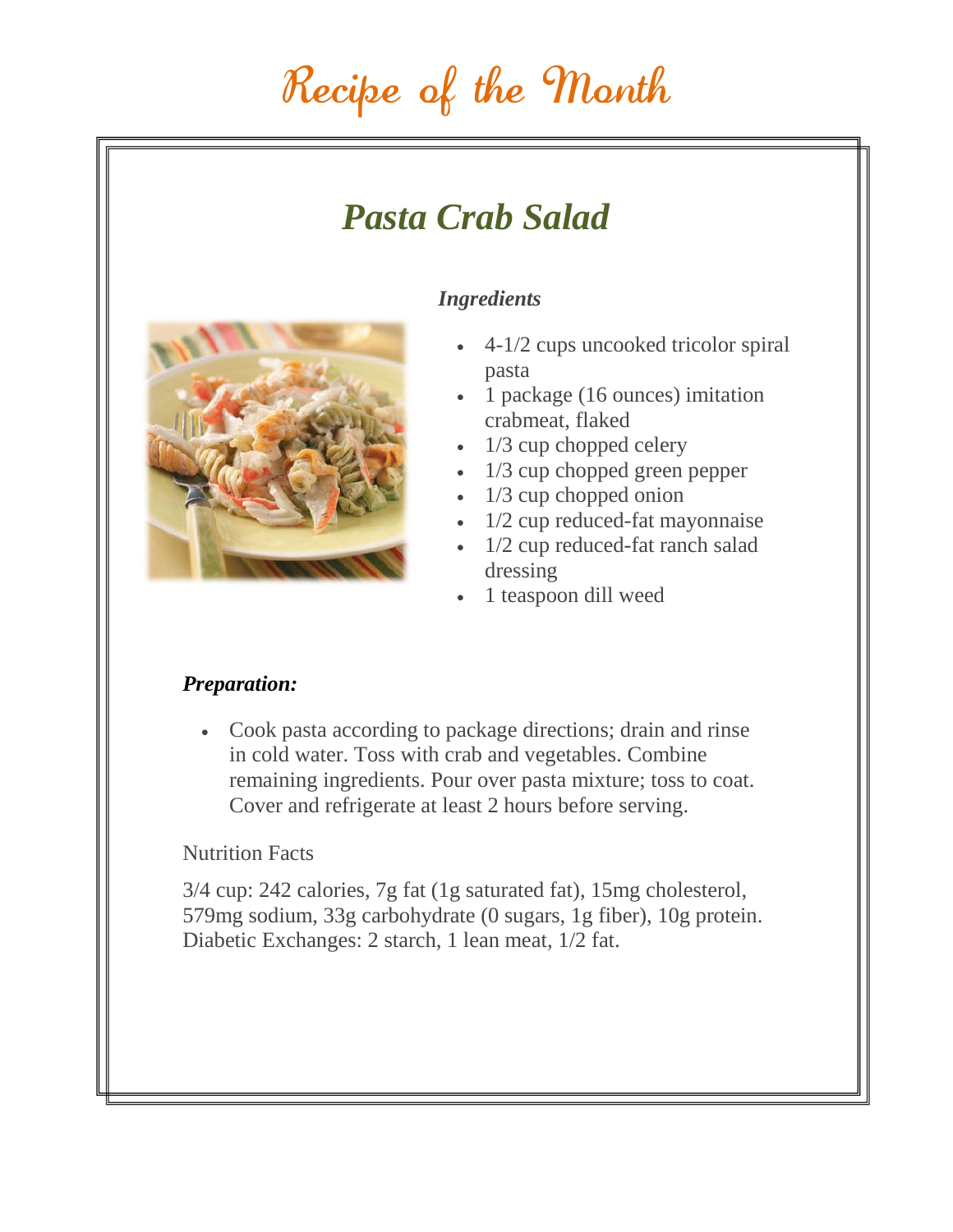

Let mutual love continue. Do not neglect to show hospitality to strangers for by doing that some have entertained angels without knowing it.

66

99

### **Hebrews 13.1**





In conjunction with: The Northern Baptist Education Society

## **Mission Works Embracing Hospitality**

**Doubletree Hilton, Leominster, MA** 

**October 11-13th 2018** 

Keynotes Rev. Mariama Hammond White & Miroslav Volf

Embracing Hospitality panel discussions, workshops and seminars focusing on: Embracing Hospitality and Economic Justice, Creation Justice, Race Relations, Incarceration, Interfaith Dialogue, Immigration and Homelessness.

To register: www.mbmm.org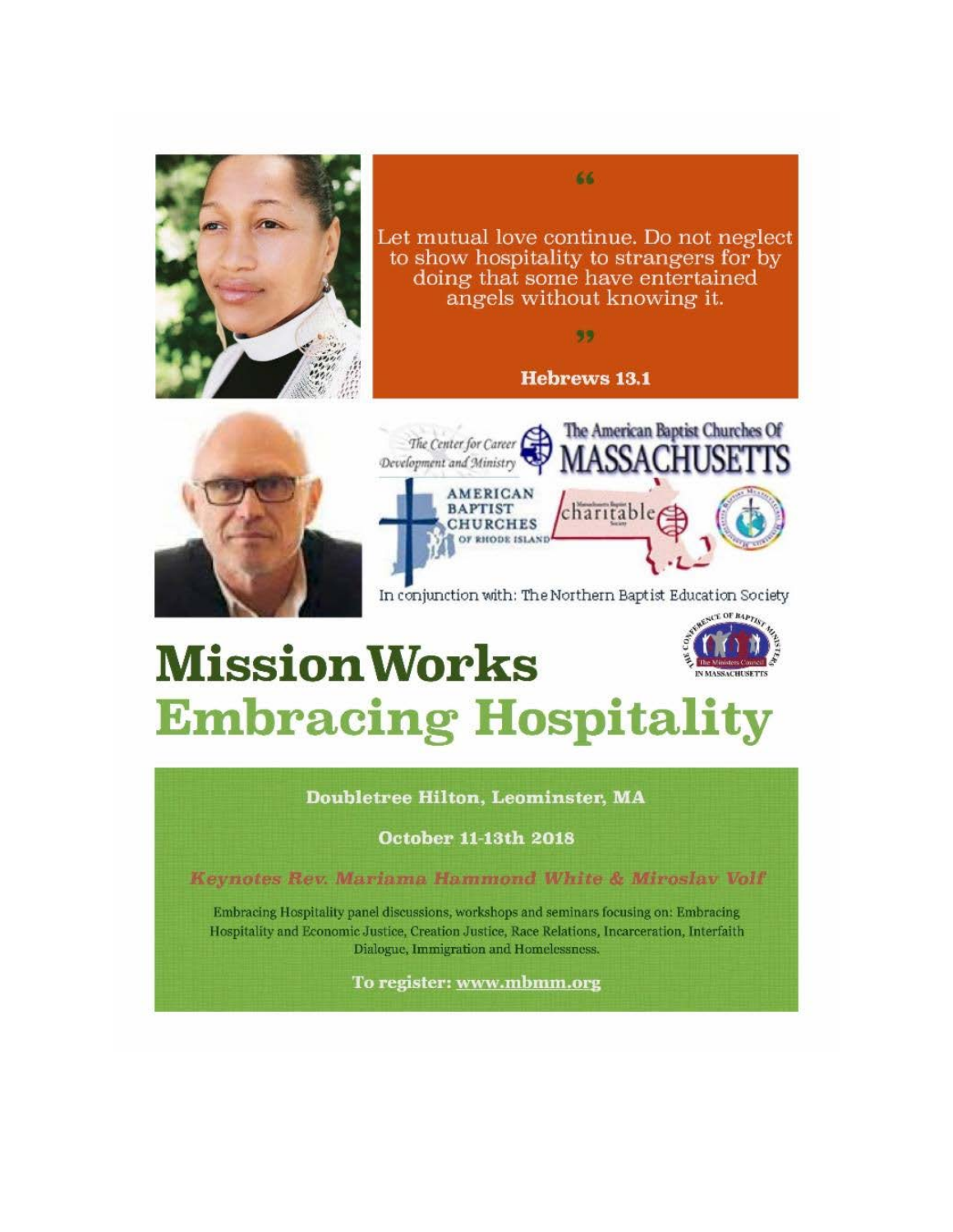

As a church family we approach the summer months……

Vacation and Family time……….

Please remember to keep your current and mission pledge up to date, the operation of the church continues through the summer……

We are also accepting donations for the plowing and oil fund, along with donations for the roofing loan repayment.

Mailing Address: First Baptist Church 1400 John Fitch Highway Fitchburg, MA 01420-2033

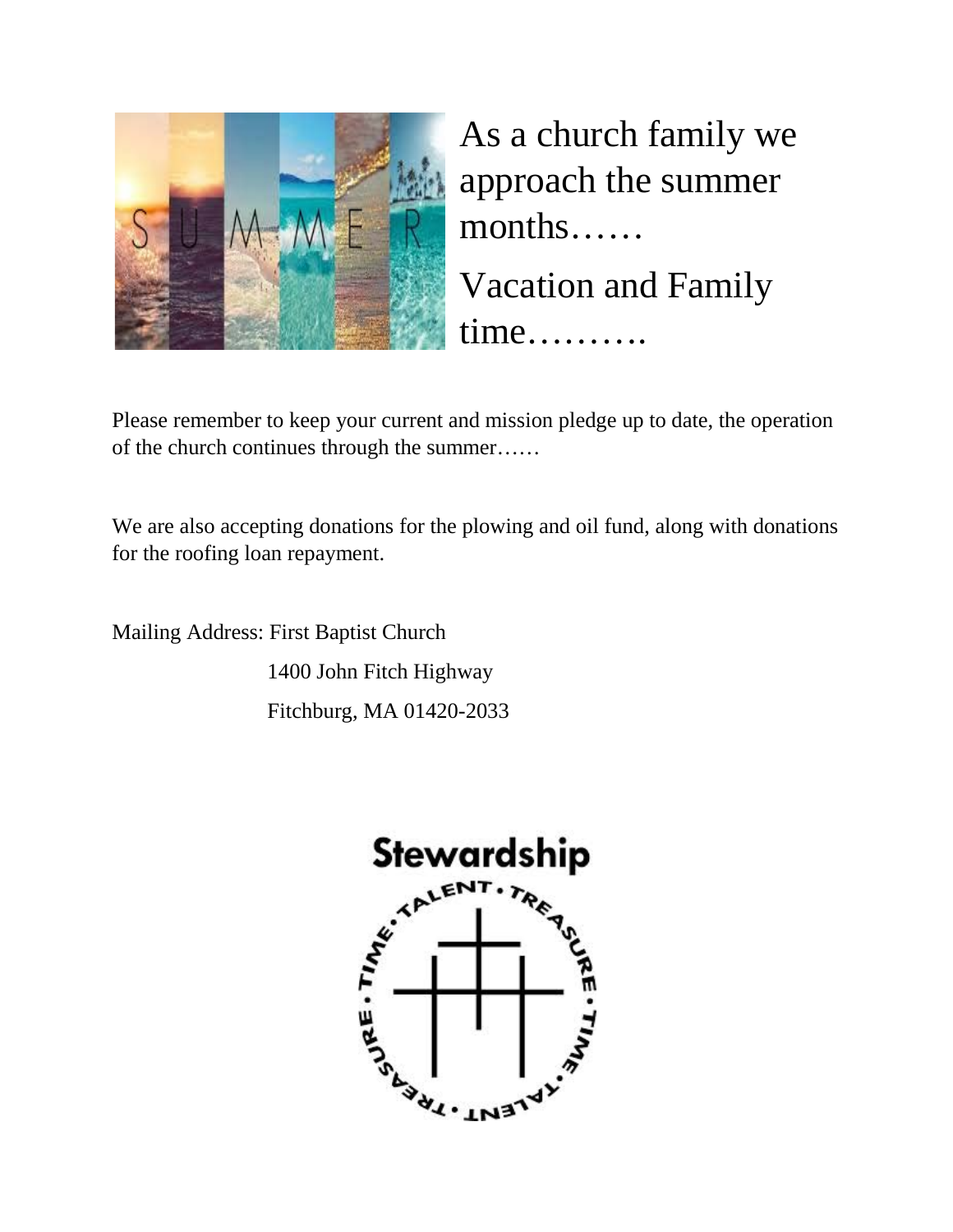This letter was posted in The Central Massachusetts Baptist Association newsletter. It was sent from the General Secretary of American Baptist Churches USA, Dr. Lee Spitzer to Attorney General Jeff Sessions on behalf of American Baptists in response to the current situation with immigrant children being held on our southern border.

June 15, 2018 Mr. Jeff Sessions, Attorney General U.S. Department of Justice 950 Pennsylvania Avenue, NW Washington, DC 20530-0001

Dear Attorney General Sessions,

I am writing to you today on behalf of the 5,000 congregations and 1.3 million members of the American Baptist Churches USA (ABCUSA). As General Secretary, I serve as the national pastor of the denomination. ABCUSA has a long and distinguished record of service in welcoming immigrants and refugees to communities throughout the United States.

The American Baptist family would like to communicate our deep concern over the unjust immigration policies of the United States government, and in particular, the unconscionable separation of children from their parents on our southern border. As a fellowship of Christ-followers who recall the trials of the child Jesus and his parents, who fled from persecution in their homeland to another country (Matthew 2:13-18), we adamantly oppose separating children from their relatives. A just society can fulfill its fidelity to its own laws and border security without resorting to such unwise and harmful practices; instead, we urge that compassion, fairness and family-affirming policies characterize our response to the plight of families on our borders. We note that destructive practices such as the separation of children from parents place a serious burden on our law enforcement agents and officials, who in carrying out such policies find their own consciences ethically compromised and troubled.

Furthermore, we strongly disagree with your erroneous appropriation of the New Testament (in particular, Romans 13) to justify inhumane and unjust governmental actions. No responsible Christian theologian would assert that Romans 13, or any other passage in the Bible, supports the horrific separation of children from parents that we are witnessing at the present time. In fact, both the Old and New Testaments call those who believe in God to welcome refugees and immigrants with open arms and friendship, with loving care and concern, and with the willingness to assist others in enjoying the prospects of a future based on hope and opportunity.

Accordingly, American Baptists wish to express our sincere hope that the separation of children and parents will immediately cease. We urge Congress and the President to approve and implement without delay more compassionate and just immigration policies and procedures. As the leading law enforcement official of our government, it is your privilege and responsibility to lead such an effort. Thank you for considering our position.

Sincerely,

Rev. Dr. Lee B. Spitzer, General Secretary American Baptist Churches USA

Our brother in Christ, Rev. John Bio Asante, pastor at the New Creation Baptist Church in Millbury Mass hosts a weekly radio program entitled "Baptist Hour". He discusses issues of prayer, single-mindedness and other topics in clear, loving and spirit-filled conversations.

He is live at the link below on Sunday nights at 8pm.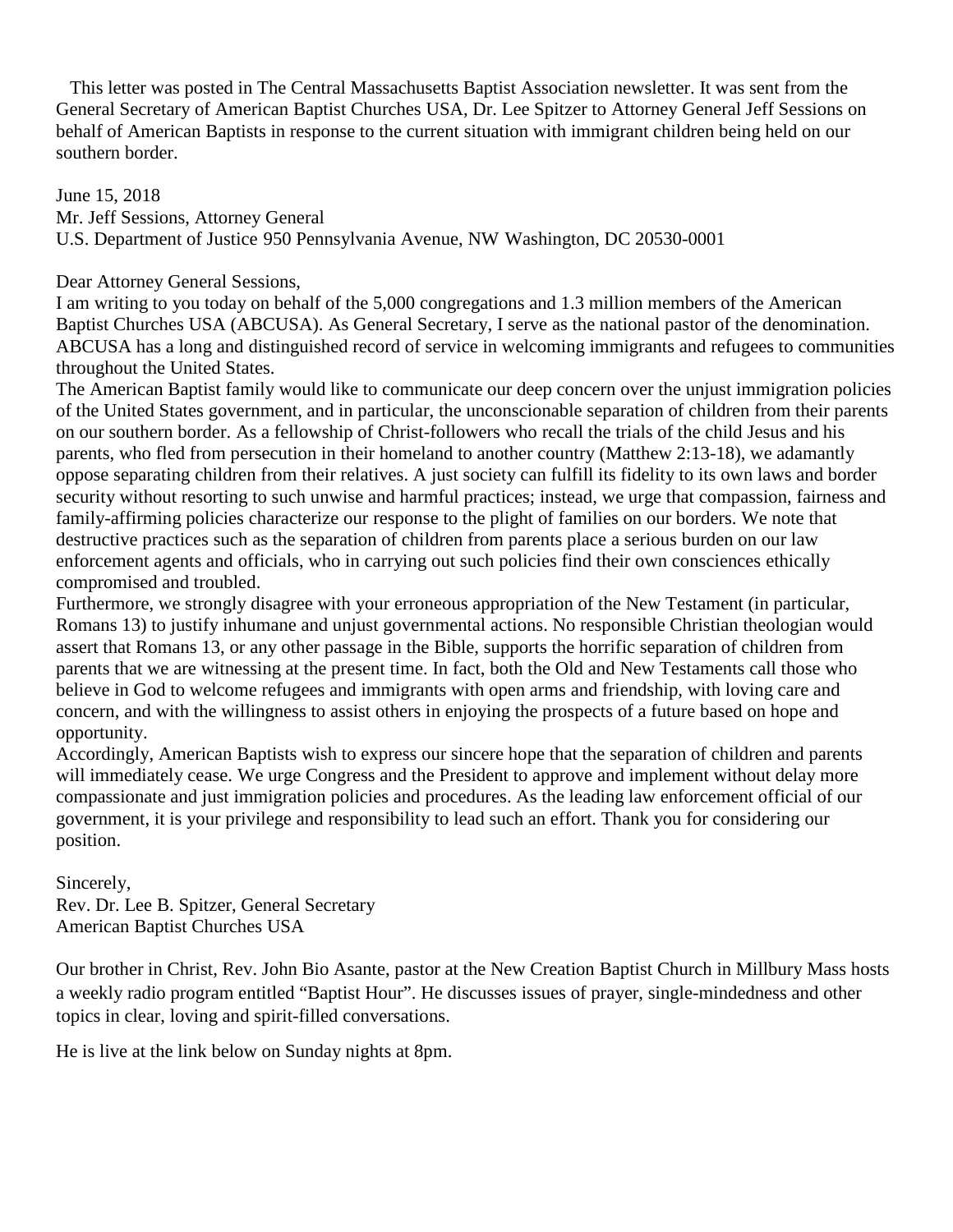



- 5. Caitlin Blake (11)
- 13. Tom Adams, Jr.
- 16. Isabelle Luskin
- 18. Pastor Jean Wright
- 20. Jean Osgood
- 21. Pastor Meredith Christian
- 27. Courage Yangsi

### **August Birthdays**

- 3. Holly Primeau
- 4. Mark Bigelow
- 7. Katie Becotte
- 8. Kim Rooney
- 12. Leo Becotte
- 13. Megan Force
- 13. Anne Ndunda
- 19. Kaitlin Rooney
- 28. Ashley Brunt



- 12. Jim & Lynne Ruschioni
- 19. Leo & Rhonda Becotte
- 29. Bob & Karen Simpson

### **August Anniversaries**

- 7. Jim & Diane Hope
- 24. Mark & Diane Bigelow
- 31. Tom & Debi Cross



IF YOU'RE BIRTHDAY OR ANNIVERSARY IS NOT HERE, LET US KNOW AND WE'LL INCLUDE IT IN THE BEACONLIGHT! REMEMBER TO NOTIFY THE CHURCH OFFICE WITH ADDITIONS OR CORRECTIONS TO YOUR ADDRESS OR TO OUR MONTHLY LISTING OF BIRTHDAYS AND ANNIVERSARIES CONTACT THE CHURCH OFFICE 978-345-5622 E-MAIL: FBCBEACONLIGHT@COMCAST.NET